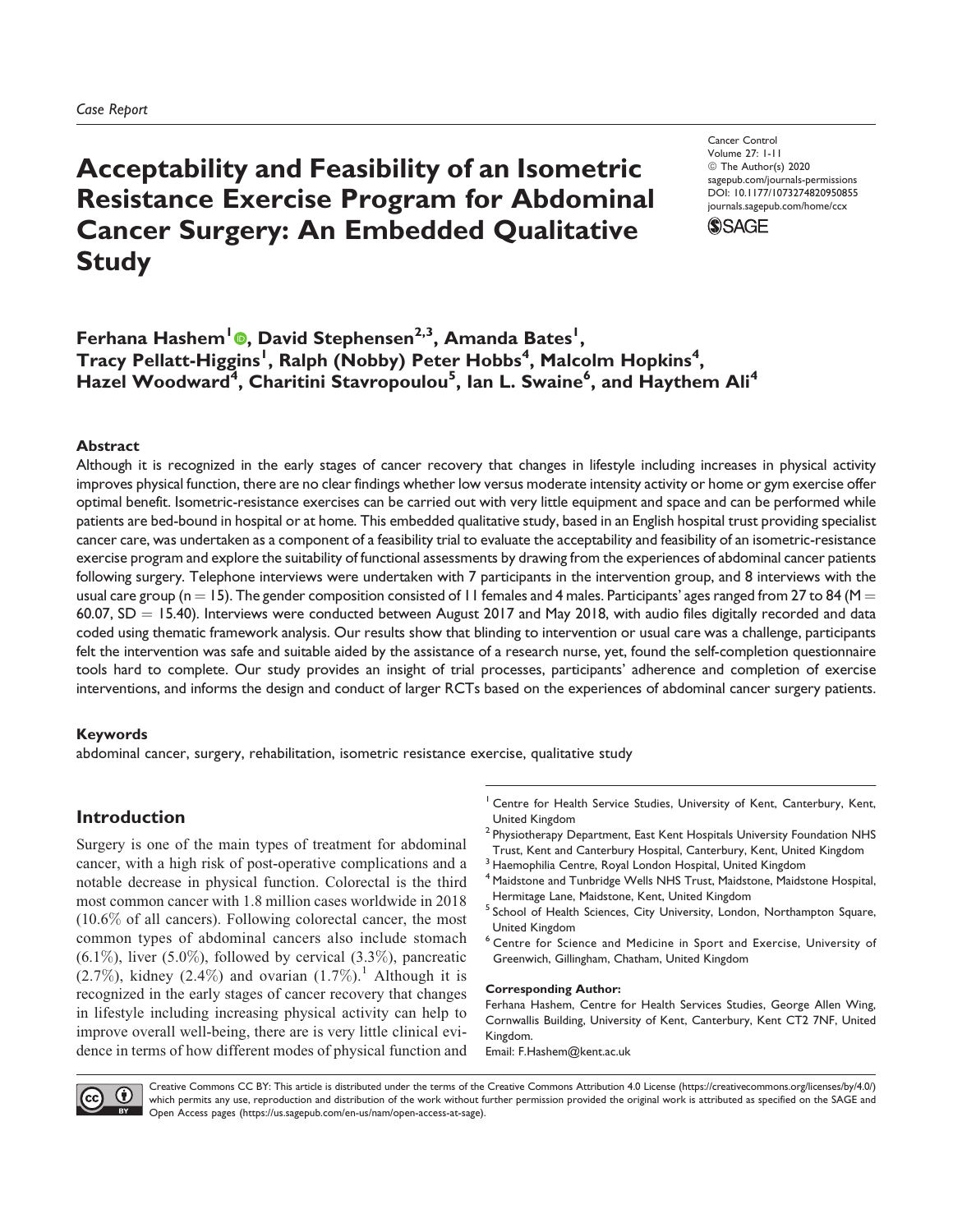modes of exercise can be incorporated following active cancer treatment. $2,3$ 

Data from the United Kingdom suggests that a third of people living with and beyond cancer are completely inactive, $4-6$  and 20% reported moderate or severe difficulties with mobility or usual activities.7,8 The World Cancer Research Fund also found strong evidence that being physically active decreased the risk of one of the main types of abdominal cancer—that of colorectal cancer (WCRF Colon Cancer Report 2018). Evidence on physical activity for people recovering from cancer has been shown to improve physical function without increases in fatigue associated with exercise. However, there is little evidence to identify the optimum mode, frequency, intensity and duration of activity required for beneficial effects in cancer populations.<sup>9</sup> In addition, there are no clear findings to compare whether low versus moderate intensity activity, or home-based versus gym exercise offer the optimal benefit. The rationale to determine whether home or gym exercises offer optimal benefit is based on previous trials evidence, which showed similar outcomes between patients regarding exercise maintenance and adherence.<sup>10</sup> Isometricexercises can be performed in a confined space such as in the home without requiring access to exercise equipment. Homebased isometric-resistance exercises therefore have the potential to have a positive effect on patients undergoing elective abdominal cancer surgery, as previous studies have shown that it can preserve and optimize their physical condition.<sup>11</sup>

While there is recognition of the benefits of aerobic physical activity, $12-15$  randomized or quasi-randomized studies with a clear resistence muscle strengthening component has seen low numbers of participants to allow for any statistically significant evidence to be used for or against this type of exercise program. The low numbers of participants has been due to recruitment taking place in single study centers with exclusion of participants with colon surgery. The methodological quality of these randomized studies are moderate, with unclear bias, difficulty in blinding trial participants and therapists, and in respect to description of the intervention, some information lacking in terms of equipment and methodology with regard to aerobic and functional activity components.<sup>2</sup> Resistance exercise (or strength) training could help to facilitate recovery of muscle function.<sup>16</sup> In particular isometric resistance (or static) training has been used in the rehabilitation of weak or atrophied muscle following surgery; $17$  important factors to be considered in establishing an effective training regime include the training intensity, the number and durations of voluntary contractions, and the number and frequency of training sessions.<sup>17</sup> Isometricresistance exercises can be carried out with very little equipment and space, and can be performed while patients are bed-bound in hospital or at home.<sup>2</sup>

The overarching aim of the Exercise Peri-Operative Programme (EPOP) trial was to develop an isometric resistance exercise program intended to improve the physical function of patients undergoing elective abdominal surgery for cancer, which aimed at expediting their return to normal physical function. The aims of the qualitative study were to qualitatively

evaluate the acceptability and feasibility of an isometric resistance exercise program, and explore the suitability of assessments for physical function by drawing from the experiences of abdominal cancer surgery patients involved in the EPOP study.

Understanding the experiences of the patients is vital to consider which elements of the exercise program were relevant and useful, as well as which parts were less attractive. Exploring how different patients viewed and engaged with the intervention is helpful in ascertaining how it can be made more feasible to implement in the larger study.<sup>18</sup>

## Materials and Methods

#### Overall Study Design

The study comprised 2 main phases. Phase 1 involved a systematic review followed by a development study aimed at designing, developing and refining the intervention with healthcare professionals and patients (further details have been described in a forthcoming publication). Phase 2 involved the delivery of the intervention with the intervention group receiving a 12 week isometric-resistance program (see Table 1). The isometric resistance exercise program consisted of a series of 10 static exercises, and utilized the abdominal, back, neck, arm, hand, leg and foot muscles. It was planned to be completed within a 12 week period following surgery. The usual care group were encouraged to walk when they felt able but did not receive physiotherapy advice on specific exercises. The qualitative study was a planned component of the trial and was incorporated as part of Phase 2 and comprised postintervention follow-up exit interviews. The rationale of the qualitative study focused on assessing whether it was feasible to recruit patients with elective abdominal surgery, and second, exploring the adherence of patients to perform the exercises, finish the program and complete the functional assessments provided as questionnaires in the form of a booklet.

The Phase 2 trial data collected included self-reported and objective measures of assessments. Self-reported physical function assessment measures were collected using the Short Physical Performance Battery Test (SPPB) and the "timed-upand-go' test (TUG). The outcome measures were collected at baseline, 2, 6 and 12 weeks. It also included the collection of qualitative data to capture patient experiences of the study. For the purposes of this paper, we report upon the findings from the embedded qualitative study in Phase 2.

#### Participant Recruitment and Consenting Procedures

All patients were recruited from a large general hospital trust in England providing specialist cancer care who were undergoing laparotomies and laparoscopies for stomach, colorectal, and gynecological malignancies. Initially, potential participants were approached face-to-face by a member of their clinical team on behalf of the lead clinician by way of a signed letter, which was accompanied by a patient information sheet to assist the participant to make a decision whether to take part in the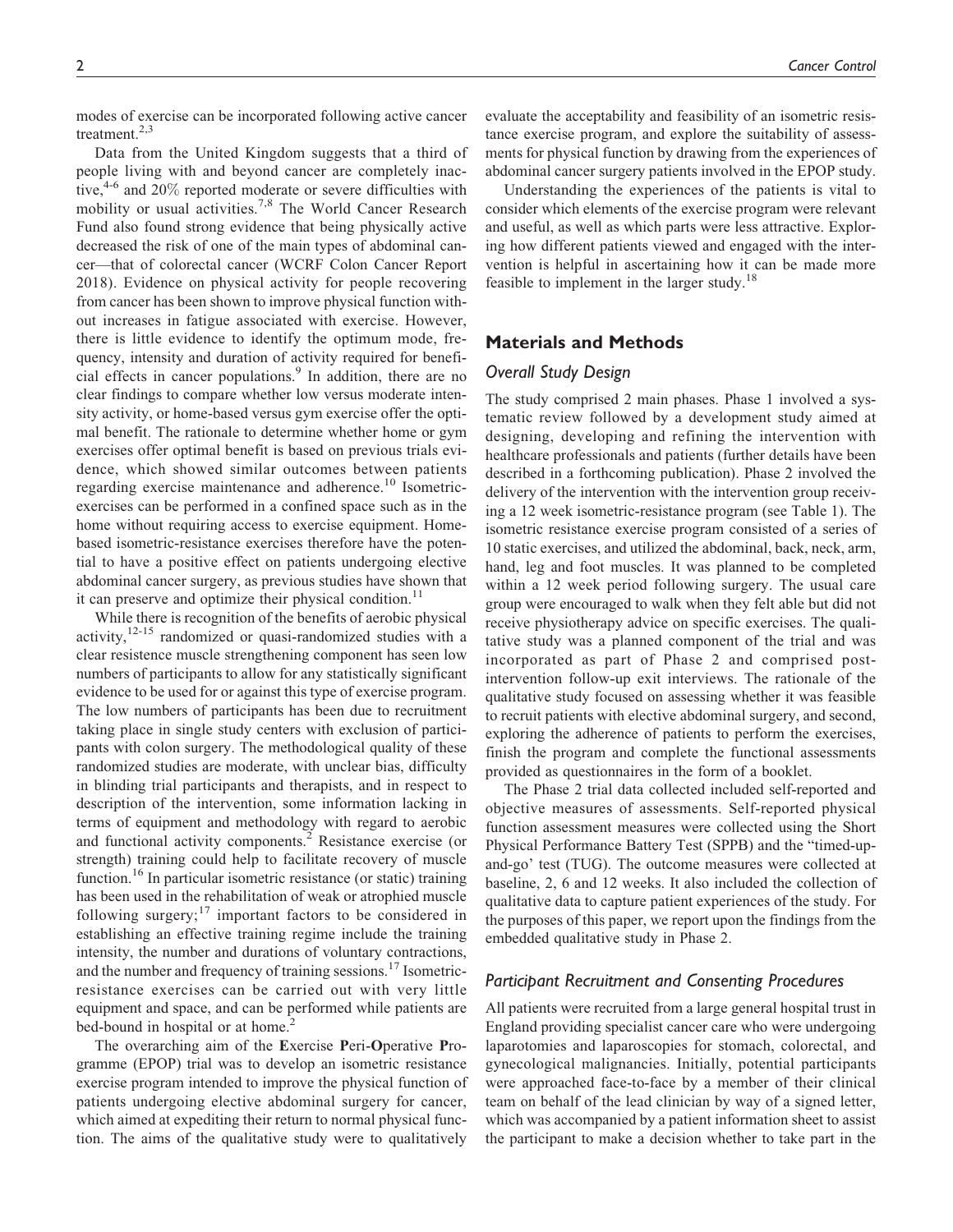|   | Name                  | Patient guidance                                                                                                                                                                                                                                                                                                        |
|---|-----------------------|-------------------------------------------------------------------------------------------------------------------------------------------------------------------------------------------------------------------------------------------------------------------------------------------------------------------------|
|   | Abdominal muscles     | Lie on your back and bend your knees, keeping<br>your feet flat on the floor. Bend your chin<br>toward your chest, slowly lifting your head.<br>Lower your head, keeping your chin as close<br>to your chest as possible.                                                                                               |
| 2 | Arms and Shoulders.   | Lie on your back with your arm by your side,<br>elbow bent at a right angle close to your<br>body. Hold your wrist with your other<br>hand, across your body. Try to move your<br>hand inwards while resisting the<br>movement by pushing with your other<br>hand. Hold for ___ seconds. Repeat twice<br>with each arm. |
| 3 | Trunk and Legs        | Lie on your back with your arms by your sides<br>and your legs straight. Flex your feet toward<br>you and press your knees down against the<br>bed. Your ankles may raise off the ground.<br>Hold for 10 seconds, then relax. Repeat<br>twice.                                                                          |
| 4 | Hand and Arm          | Lie on your back with your arm by your side,<br>elbow bent at a right angle close to your<br>body. Hold your wrist with your other hand,<br>across your body. Try to move your hand<br>inwards while resisting the movement by<br>pushing with your other hand. Hold for<br>seconds. Repeat twice with each arm.        |
| 5 | Foot and Lower Leg    | Sit with your legs stretched out in front. Put a<br>looped exercise band around your feet. Turn<br>the soles of your feet toward each other.<br>Then turn the soles of your feet away from<br>each other. Keep your knees straight, and<br>facing the ceiling. Repeat twice.                                            |
| 6 | Abdominal muscles     | Lie on your back with your arms by your sides.<br>Push your shoulders and heels toward the<br>floor, lifting your pelvis off the floor. Hold for<br>10 seconds. Repeat twice.                                                                                                                                           |
| 7 | Arms and Shoulders    | Sit on a chair with your hands behind your<br>neck. Place your elbows as close together in<br>front of you as you can. Move your elbows<br>apart as far as you can to the sides, then<br>move them back together again as close as<br>they will go. Repeat 5 times                                                      |
| 8 | Trunk and Legs        | Sit on a chair, keeping your back straight. Lift<br>your leg off the seat while keeping your knee<br>bent, then return to the starting position.<br>Repeat 5 times on each leg.                                                                                                                                         |
| 9 | Hand and Arm          | Stand or sit. Stretch one arm to the opposite<br>shoulder, assisting the movement by<br>pushing your elbow with your other hand.<br>Hold the position for 10 seconds, then relax.<br>Repeat twice on both sides.                                                                                                        |
|   | 10 Foot and Lower Leg | Lie on your back with one leg bent, foot flat on<br>the floor, and the other leg straight. Flex<br>your toes up to the ceiling and lift your<br>straight leg up to about 20 cm off the bed.<br>Make sure to keep your knee straight. Hold<br>for 10 seconds. Repeat 5 times on both<br>sides.                           |

Table 1. Isometric-Resistance Exercise Program Developed for the EPOP Study.

study. Participants provided written informed consent to take part in both the intervention and a follow-up telephone in"terview.

#### Randomization

The trial was a 2-arm, parallel group trial with participants randomly allocated with a ratio of 1:1 prior to surgery. Randomization was performed using a secure, centralized and independent online randomization service ([http://sealedenvelope.](http://sealedenvelope.com/) [com/\)](http://sealedenvelope.com/). The clinical trials administrator was issued with a password to access the service to randomize participants. Participants were randomized individually and in sequence within 24 hours of enrollment (i.e. screened as eligible and have provided informed consent). There was no participant allocation to specific surgical groups based on approach or primary diagnoses.

#### Sample Selection

Following surgery after the 12-week intervention period had ended and all outcome measures and follow-up appointments had taken place, participants from both arms of the study were invited to take part in a telephone interview. Nineteen of the 23 participants were followed up for interview (the other 4 could not be called due to changes in contact details). Out of the 19 who were contacted by telephone, 4 did not participate in an interview: one participant was away on holiday; another wanted to wait until her chemotherapy had ended, and 2 did not respond to voice messages left to arrange interviews. In order to ensure the views of all participants were captured, purposive sampling techniques were employed to attain a maximum variation across the intervention and usual care groups, and to reflect the variation of the overall trial sample  $(n = 23)$ . Participants were purposively selected to help construct a sample to achieve maximum variation, which included age and gender, date of surgery and the date of commencement and completion of the exercise program. Within a small sample, there were experiences where elements of the program were shared (Patton 2002, 2nd ed.), but there were also differences such as perceived baseline fitness, domestic environment and time commitments. From the exit interviews, it was not apparent whether the type of cancer influenced participants' responses on performing the exercises or completing them.

From the embedded qualitative study, 7 interviews were undertaken with participants in the intervention group, and 8 interviews in the usual care group. The gender composition consisted of 11 females and 4 males. Participants' ages ranged from 27 to 84 ( $M = 60.07$ , SD = 15.40). No males who were interviewed were allocated into the intervention arm, therefore no qualitative data relates to males undertaking the exercises. For the intervention itself, the sample consisted of 17 females and 6 males, which indicates that the participants invited for the embedded qualitative study was similar in terms of representative gender proportions (Table 2).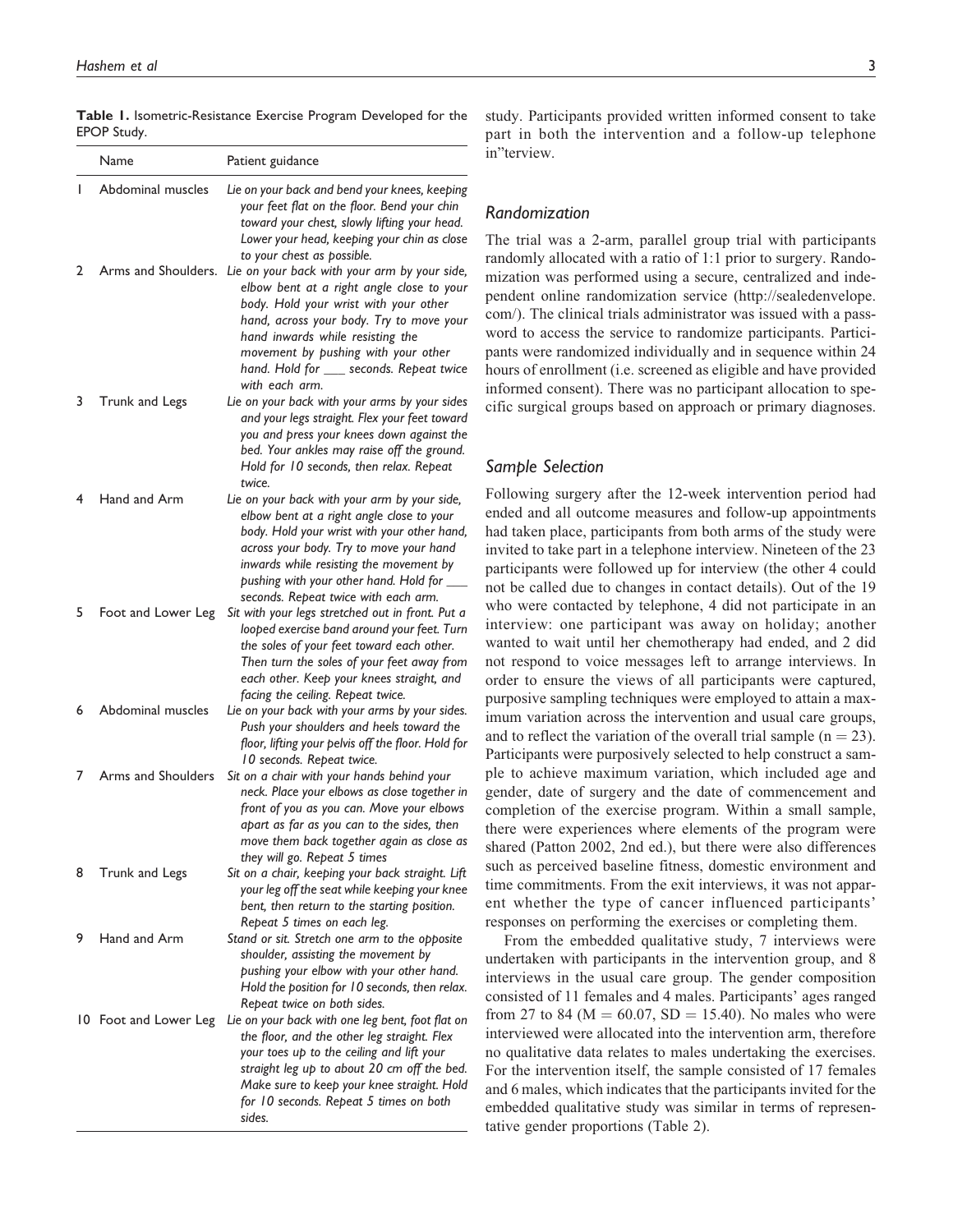Table 2. Characteristics of the Patients of the Overall Trial Sample.

|                   |              | Exercises plus<br>usual care | Usual care   |
|-------------------|--------------|------------------------------|--------------|
| Males             | N(%)         | 3(27%)                       | 3(25%)       |
| <b>Females</b>    | N(%)         | 8(73%)                       | 9(75%)       |
| Age (years)       | Mean (SD)    | $62.8$ (15.5)                | 63.1(13.9)   |
|                   | Range        | 32-87                        | 27-77        |
| Height (cm)       | Mean (SD)    | $164$ (11.5)                 | 167(6.50)    |
|                   | Range        | $149 - 185$                  | 157-175      |
| Weight (Kg)       | Mean (SD)    | 79.9 (21.9)                  | 81.5 (18.9)  |
|                   | Range        | $53 - 132$                   | $56.5 - 114$ |
| <b>BMI</b>        | Mean (SD)    | 29.0 (4.57)                  | 29.2 (5.40)  |
|                   | Range        | 23-38.6                      | 20.7-37.2    |
| Type of operation | Open         | 4 (40%)                      | 4(33.3%)     |
|                   | Laparoscopic | 5 (50%)                      | 7(58.3%)     |
|                   | Keyhole      | (10%)                        | (8.3%)       |

## Data Collection

One off semi-structured telephone interviews were undertaken with patients to explore the experience of taking part in the EPOP feasibility trial (n = 15).<sup>19,20</sup> Each interview lasted approximately 10 to 15 minutes. No other people were present during the interviews besides the participants and researcher. No other repeated interviews were carried out at a later time point. Interviews took place by appointment within 3 days to around 4 weeks following the end of the 12 week intervention. The topic guides were developed by the research team and piloted with the project's Patient and Public Involvement (PPI) representatives (or lay members) who were abdominal cancer patient survivors. Two topic guides were developed—one for the intervention group and the other for the usual care group. The participants in the intervention group were asked about how they found the exercises, what they thought about the questionnaires, their thoughts about trial processes and their overall experiences of taking part in the study. The usual care group were asked the same question prompts but with omissions to questions relating directly to the exercise program and functional assessments. The interviewer used a topic guide to provide prompts for discussion, but participants were encouraged to take the conversation in directions they believed were important. All interviews were conducted between August 2017 and May 2018, with audio files being digitally recorded. Transcripts were not returned to participants for comment but were available on request if the participant wished to view it. No further field-notes were made during or after the interviews. Every interview was conducted by FH (female) who is an experienced qualitative researcher (at the time was Research Fellow based at the University) with a 15 year research portfolio working on patient experiences in health and social care and was part of the trial team.

The research nurses informed the participants that a member of the trial team (FH) would contact them following the end of the study to explore their experiences and to discuss any problems they may have encountered. The participants were also told that the researcher was based at the University and wanted to hear their views before progressing to the larger trial. Despite limitations with conducting follow-up telephone interviews (discussed further below), participants were asked at the end of the conversation if they wanted to share any experiences that had not emerged during the discussion and participants took the opportunity to explore new themes that were not included on the interview guide. Data saturation was achieved when interview data had reached "information redundancy" as no new ideas or themes were being generated.<sup>21</sup>

#### Data Analysis

Interview data was coded by FH using a thematic framework approach, which took part in 4 stages. 1) Familiarization involving data immersing, gaining an oversight of the content and identifying topics of interest; 2) constructing an initial thematic analysis involving refining and coding the data into nodes and sub-nodes; 3) reviewing data abstracts which involved organizing the data to identify any coherent data groups; and 4) summarizing and writing up the data using summaries for each group of data appearing under each theme.<sup>22</sup>All analysis was derived from the data. Although participants did not provide input directly onto the findings, the lay representatives had the opportunity to discuss them during trial meetings. This analysis was aided by the use of a qualitative software analysis program (NVIVO Pro 12) (see Table 3). $22-24$ 

#### Results

## Summary Findings of the Trial

We recruited 23 patients to our intervention study. Eleven patients were able to successfully complete the intervention program safely and easily. Twelve patients completed the control arm of the study. There were no adverse incidents related to the exercise program itself, which required withdrawal from the program. There were 6 incidents related to surgical complications. The intervention measured physical function using the Short Physical Performance Test Battery (SPPB) and the Timed-up-and-go (TUG) test (full results to be published on a forthcoming paper).

#### Finding of Qualitative Study

The emergent themes that were identified from the qualitative interviews were: (i) safety and suitability of the exercise program; (ii) timing and setting for commencing the intervention; (iii) exercise guidance needs to aid adherence; (iv) completion of functional assessments; and lastly, (iv) issues around blinding and randomization (Figure 1).

#### Intervention Acceptability

Safety and suitability of the exercise program. From the 7 participants who were allocated to the intervention group, their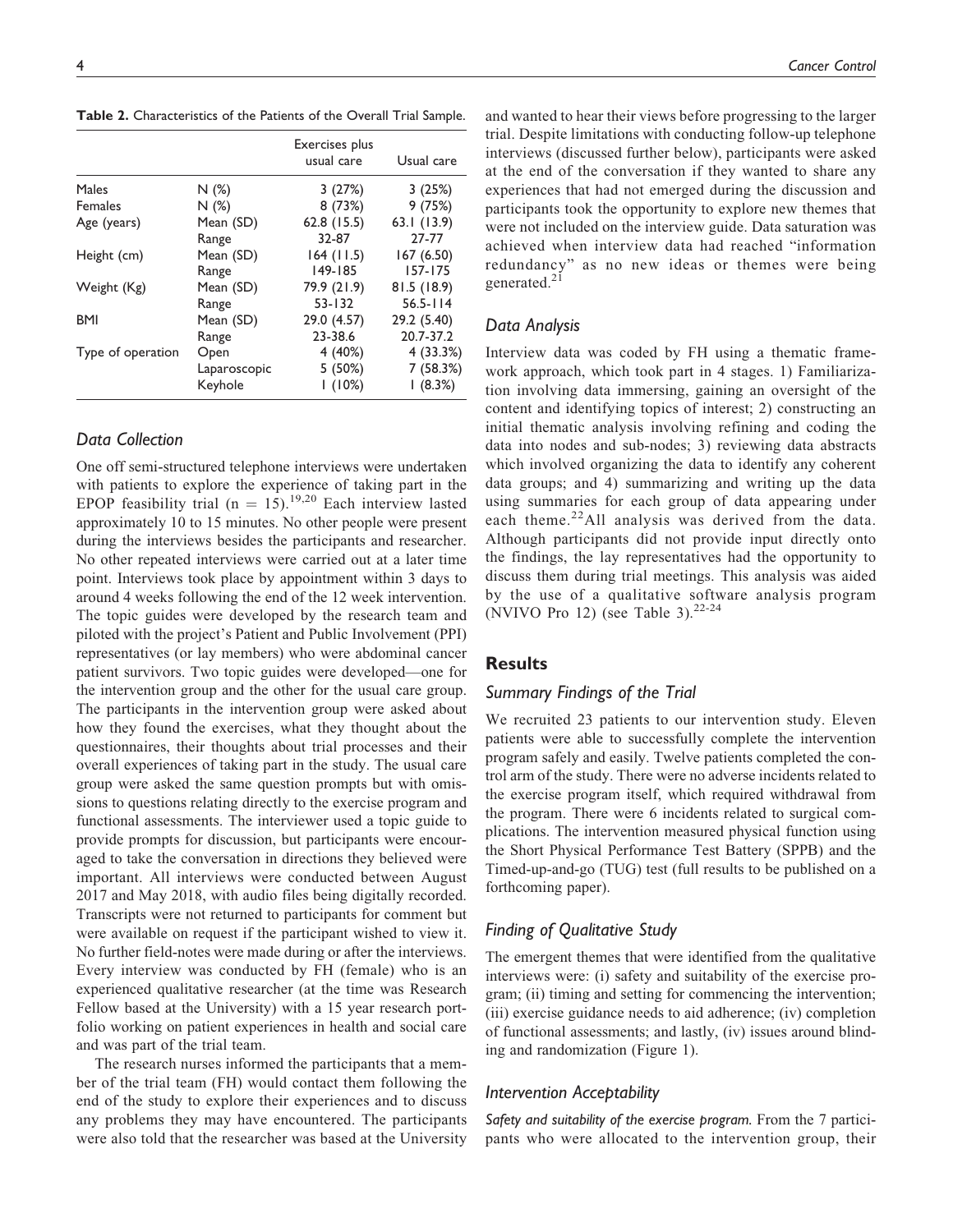

Figure 1. Themes regarding the experiences of patients on the EPOP isometric resistance exercise study.

|  |  |  |  |  | Table 3. EPOP Phase 2 exit interviews coding frame. |  |  |
|--|--|--|--|--|-----------------------------------------------------|--|--|
|--|--|--|--|--|-----------------------------------------------------|--|--|

| Name                                                                    | Description                                                                                                                                                              |  |  |  |
|-------------------------------------------------------------------------|--------------------------------------------------------------------------------------------------------------------------------------------------------------------------|--|--|--|
| <b>Adherence</b> (parent node)                                          | Patients' views performing the exercises and completing the programme                                                                                                    |  |  |  |
| <b>Advice and support (parent node)</b>                                 | Training requirements, information received on exercises, advice sought (face-to-face or telephone),<br>reassurance when performing exercises at home                    |  |  |  |
| Exercise advice from nurses (face-to-face or<br>telephone) (child node) | Patients' views on the advice received from the nurses, confidence in advice given, feeling able to raise<br>questions and returning to the nurses for remote advice     |  |  |  |
| Exercise information guidance (child node)                              | Patients' impressions of the induction to the programme, whether their questions were addressed<br>during the session and views on the guidance booklet on the exercises |  |  |  |
| <b>Appropriateness of programme (parent)</b><br>node)                   | How s exercises to help recovery                                                                                                                                         |  |  |  |
| Exercise programme (child node)                                         | How patients felt about performing the exercises - easy, moderate, hard                                                                                                  |  |  |  |
| Functional assessments (questionnaires)<br>(child node)                 | What patients thought about the questionnaires / booklets they were given to complete                                                                                    |  |  |  |
| <b>Optimal timing and setting (parent node)</b>                         | For commencement and continuation of the exercise programme                                                                                                              |  |  |  |
| Hospital and or home (child node)                                       | Responses from patients of their preferred setting to commence the exercises                                                                                             |  |  |  |
| Timing following surgery (child node)                                   | Patients' views on when they felt able to commence the exercises                                                                                                         |  |  |  |
| Other factors identified encouraging<br>participation (parent node)     | External factors such as domestic environment, motivations for maintaining fitness, having a recovery<br>plan, feeling in control                                        |  |  |  |
| <b>Randomisation and blinding (parent node)</b>                         | Control & usual care groups' views on trial processes                                                                                                                    |  |  |  |
| <b>Recruitment</b> (parent node)                                        | Who recruited them, what explanations were given to them to help decide whether or not to take part                                                                      |  |  |  |
| <b>Retention</b> (parent node)                                          | Issues around retention and views from intervention or control groups about dropping out / attrition                                                                     |  |  |  |
| Safety and suitability of exercises (parent<br>node)                    | Patients' views on how exercises felt, impact of surgery, adverse reactions from cancer treatment, any<br>injuries                                                       |  |  |  |

statements suggest that under supervision they felt the exercises were suitable and were safe for them to do. One participant mentioned that the exercises helped her build her strength and start to recover:

...so I did manage to get into them quite quickly and I continued them and I actually didn't have a problem with those exercises at all and again I think, again it's a positive thing you're not just sitting there doing nothing, you're thinking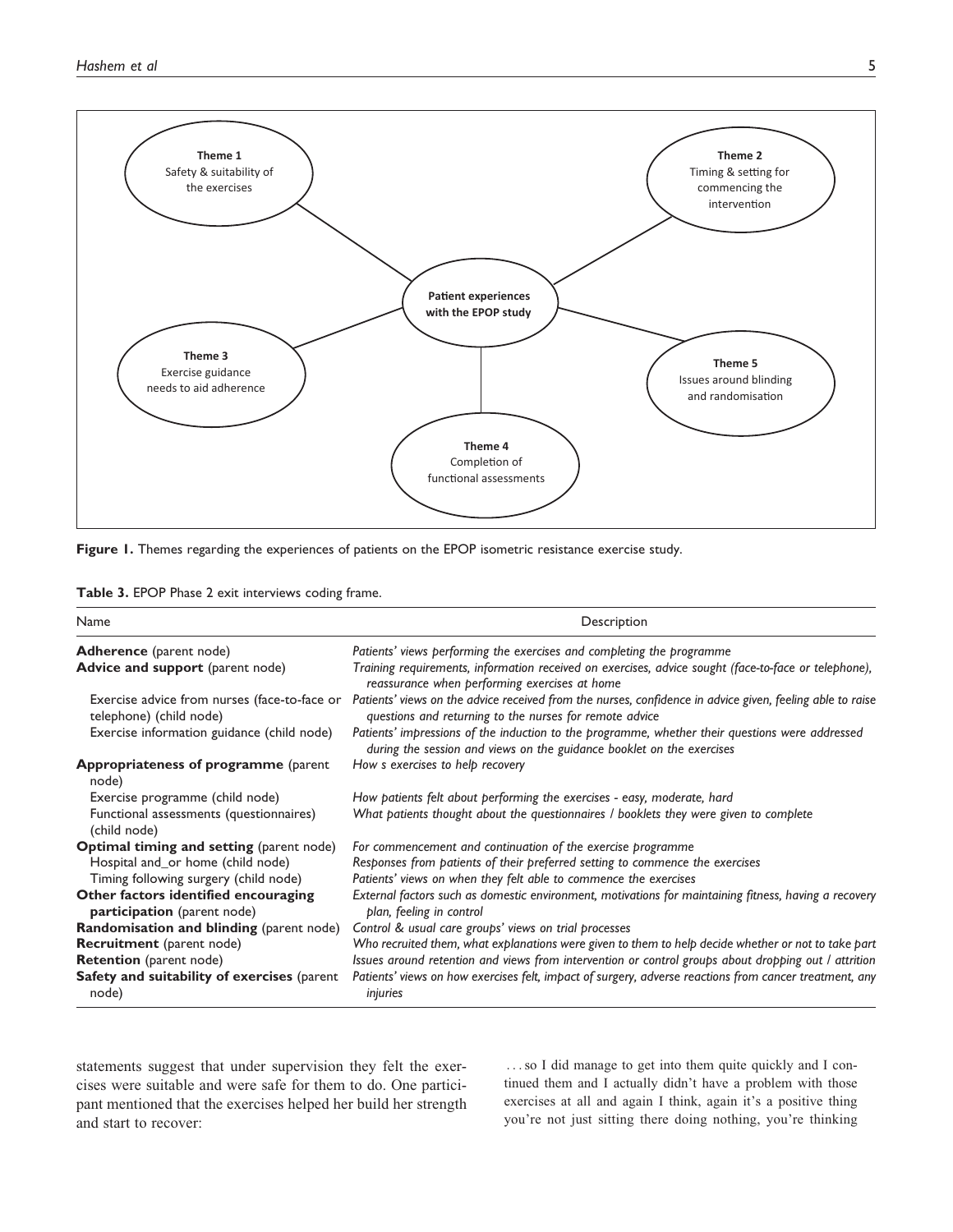I'm actually helping myself to recover, to build my strength, so and you've got a lot of time during the day. You've got that time to

P09, female, intervention group

Another participant explained that the exercises were suitable and safe at the beginning, and did not have any concerns with them:

No, I just think generally everything ...I think the exercises felt quite gentle up until the last ... yeah ...

P04, female, intervention group

One participant reported that she could not do some of the exercises due to having an open wound:

... well the problem I had which I don't know whether [research nurse] actually explained to you, was that I had the wound that I had hadn't healed properly ... yes I couldn't do the pelvic exercises... but the other, the top of body I could do.

P female, intervention group

She described in detail how the open wound impacted on her avoiding undertaking some of the exercises involving lying down and sitting up:

... oh yes, yes especially you know the upper body, I mean as I say with the pelvic area obviously I was a bit put back by that because obviously once I knew that I had a problem with the stitching and I had, well I don't know whether she's put it down it was discharged and I had to have the wound opened and packed and everything, so obviously I didn't want to put a strain on that so the exercises involved lying down and sitting up and all that I put on hold obviously because I didn't want to put anything under strain. But the rest of them I found were fine.

P10, female, intervention group

This participant's statement indicates that having the exercises aimed at the lower body and pelvic area were not possible for her to complete given that she had an open wound that had not healed. She spoke about being able to put these specific exercises "on hold" so that she did not put a strain on that part of her body when performing the exercises, but at the same time, found it possible to be able to continue with the other exercises.

Timing and setting for commencing the intervention. The participants from the intervention group were asked if they found the exercises acceptable to carry them out after surgery. Some of the participants reported that they were able to complete the exercises and felt self-motivated to continue to do them after surgery, while others noted they did not want to commence them until after they arrived home. Participant P03 reported that she did not have any concerns about carrying out the exercises while still in hospital:

Yeah, fine. It was good. It felt nice, controlled and . . . you know one of the things you feel when you wake up from that sort of operation you realize you can't go at things like a bull n a china shop anyway, it was nice to begin with something partly because it's so very boring being in hospital anyway.

P03, female, intervention group

Another participant did not feel motivated to do the exercises until she came home:

I think it's possibly a little bit unrealistic because you're groggy from the effects of the anesthetic and you probably feel a little bit self conscious as well in hospital doing them, possibly. So I think really, realistically for me I didn't start until I came back home, out again.

P04, female, intervention group

Yet, when she arrived home, once she started the exercises, she felt that she was making good progress to keep motivated:

... and maybe that's because when you suddenly look at doing 30 and maybe it's a bit of a mind-set that instead of thinking about doing thirty all in one go it's that sort of mind-set of maybe the first sort of week

P04, female, intervention group

Another participant (P14, female, intervention group) mentioned that she found performing the exercises a little difficult, but she did find the time to do them on a regular basis:

... no no, I thought if it's gonna—I didn't expect it to be easy, that's just you want to get better don't you so you try and do everything you can really so, yeah ...I tended to do them first thing in the morning and then some of them you had to do twice a day, I would find you know afternoon or something to do them ...

P14, female, intervention group

## Appropriateness of Exercise Guidance & Functional **Assessments**

Exercise guidance needs to aid adherence. The participants were asked to comment on the instructions on performing the exercises. One participant (P14, Female, Intervention Group) struggled to understand the instructions on how to do the exercises:

... well I just couldn't really understand it to be honest because you had to do, I had quite a few different ones to do and I couldn't because of my shoulder I couldn't do that and stuff so I tended to just do ones I could do and she narrowed it down so I was just sort of doing like 3 or 4 instead of well more

P14, female, intervention group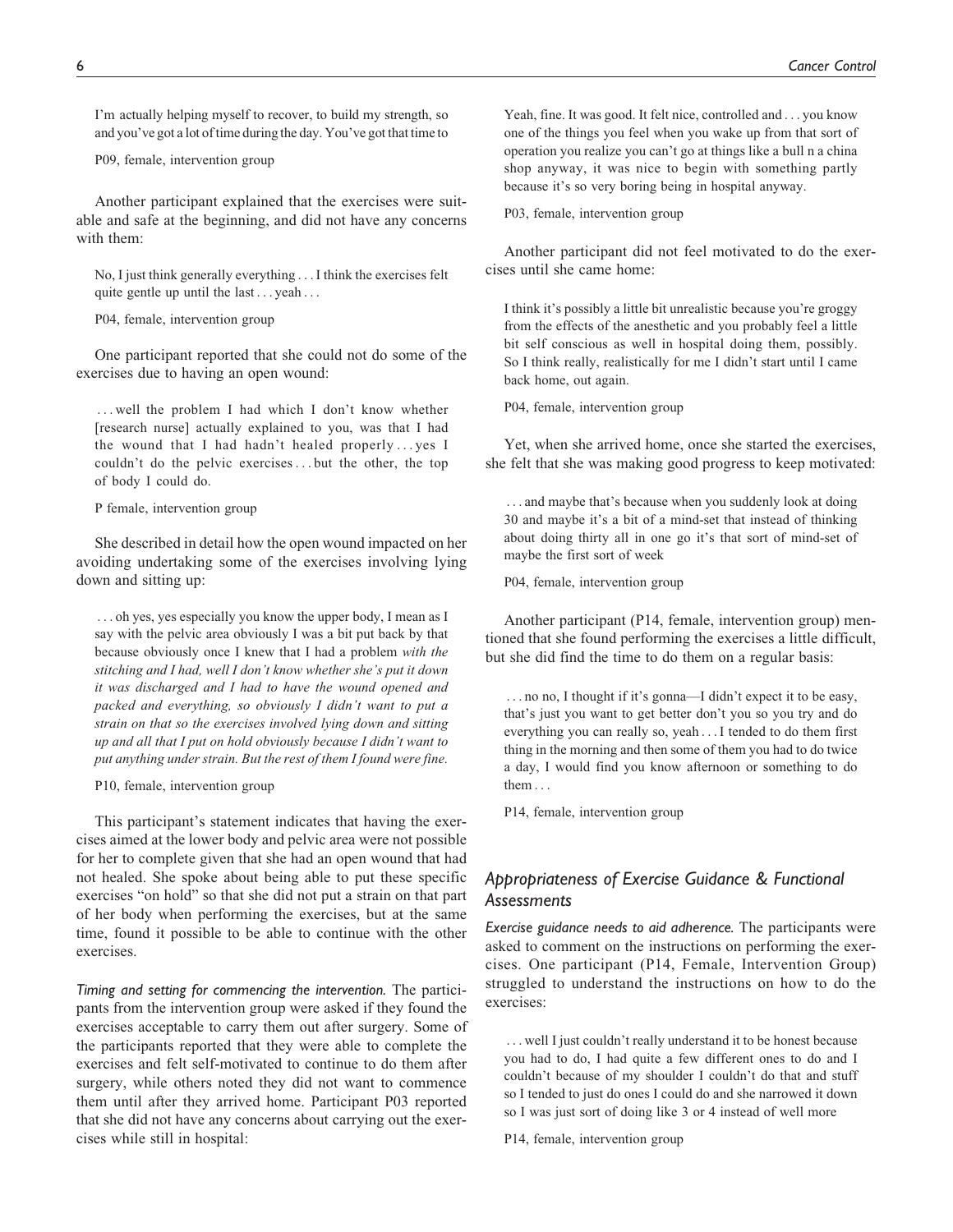Completion of functional assessments. The participants who were interviewed in the intervention group had a variation of responses when commenting upon the functional assessments. Two respondents (P10 & P09) commented that the functional assessments were appropriate. One of the participants stated that:

... yeah no problem with those again, it's quite nice because you can sort of get a feeling yourself of how you're coming along ...I could see the difference, then when I went back to the next one I could again tell the difference that I was stronger and I was able to do it better so it gave me a little bit of a measure myself.

P09, female, intervention group

There were 4 participants (P14, P03, P04 & P13) who struggled with and disliked completing the functional assessments. One participant (P13, Female, Intervention Group) commented that:

... mmm I don't know, well I don't know, I don't think they did no ... I tried to do my best I could and explained to [research nurse] cos I said you know I can't keep up with filling these forms and she said "oh no" you need to tell them that.

P13, female, intervention group

Yet, another participant spoke about the functional assessments being a useful tool to measure progress by using them to self-reflect upon any improvements in her exercise performance. Once this participant had worked out how to record her responses, she thought the functional assessments were appropriate:

Yeah definitely, because when I looked at it I could see that, you know, it had gone from feeling hard ... well not very hard but quite difficult to being actually this is quite easy. And that sort of fitted in with how my actual progress was going generally.

P04, female, intervention group

## Acceptability and Feasibility of Blinding and Randomization

Issues around blinding and randomization. Blinding was a challenge in the study, as the interview data suggests, the majority of participants were able to identify which group they were randomized into:

... well the ones that, well there were 2 groups weren't there? I was the one that was doing the extra exercises—yes...

P10, female, intervention

Yeah, I had sort of said at the beginning I'd do it if I got allocated that and they said that you can't chose so I was just lucky it came up but it's what I wanted.

P03, female, intervention

It would appear from the quotations above that maintaining blinding was difficult in an exercise-related intervention. Out of the 15 participants who were interviewed (female  $= 11$ ; male  $=$  4), 11 participants commented that they knew which group they were randomized into, and 4 said that they did not know. Even though patients were given an explanation about being allocated into the usual care or intervention group, one respondent stated that he was still unaware that he was allocated into any specific group:

Interviewer: So do you know which group you were allocated to in the study?

Respondent: I don't know that at all, even if I was allocated to a group.

P05, male, usual care

The participants were asked if they knew that by agreeing to take part in the study, this would involve being randomized and they accepted being allocated into groups:

I was hopeful that by being part of the [trial] group that I was going to be benefit from—or hopefully benefit from—the physio exercise program that ... that would benefit me as well-Well obviously you have to have a control group ... Well I mean I understood the concept of a control group in, you know, medical trials...so that was fine.

P01, male, usual care

... yeah it was the non-exercise ...I didn't mind because it was a random computer generated thing wasn't it?

P08, female, usual care

The first male participant above explained that although he was disappointed not to be randomized into the intervention group, he understood that as he was taking part in a trial, he accepted the process of being allocated into the usual care group which he saw a part of trial logistical requirements. The second female participant also understood that she was randomized into the usual care group through a computer generated program that she also accepted was part of the trial process.

#### **Discussion**

The EPOP feasibility study on isometric resistance exercise interventions following abdominal cancer surgery has helped to inform the design and conduct of the larger RCT by exploring the acceptability of the intervention and adherence to the program, safety and suitability, appropriateness of functional assessments, and trial processes around randomization and blinding. The feasibility of blinding in physical activity interventions, as demonstrated in previous studies, was shown to be a challenge as most participants were able to identify which group they had been allocated to. In addition, it was found that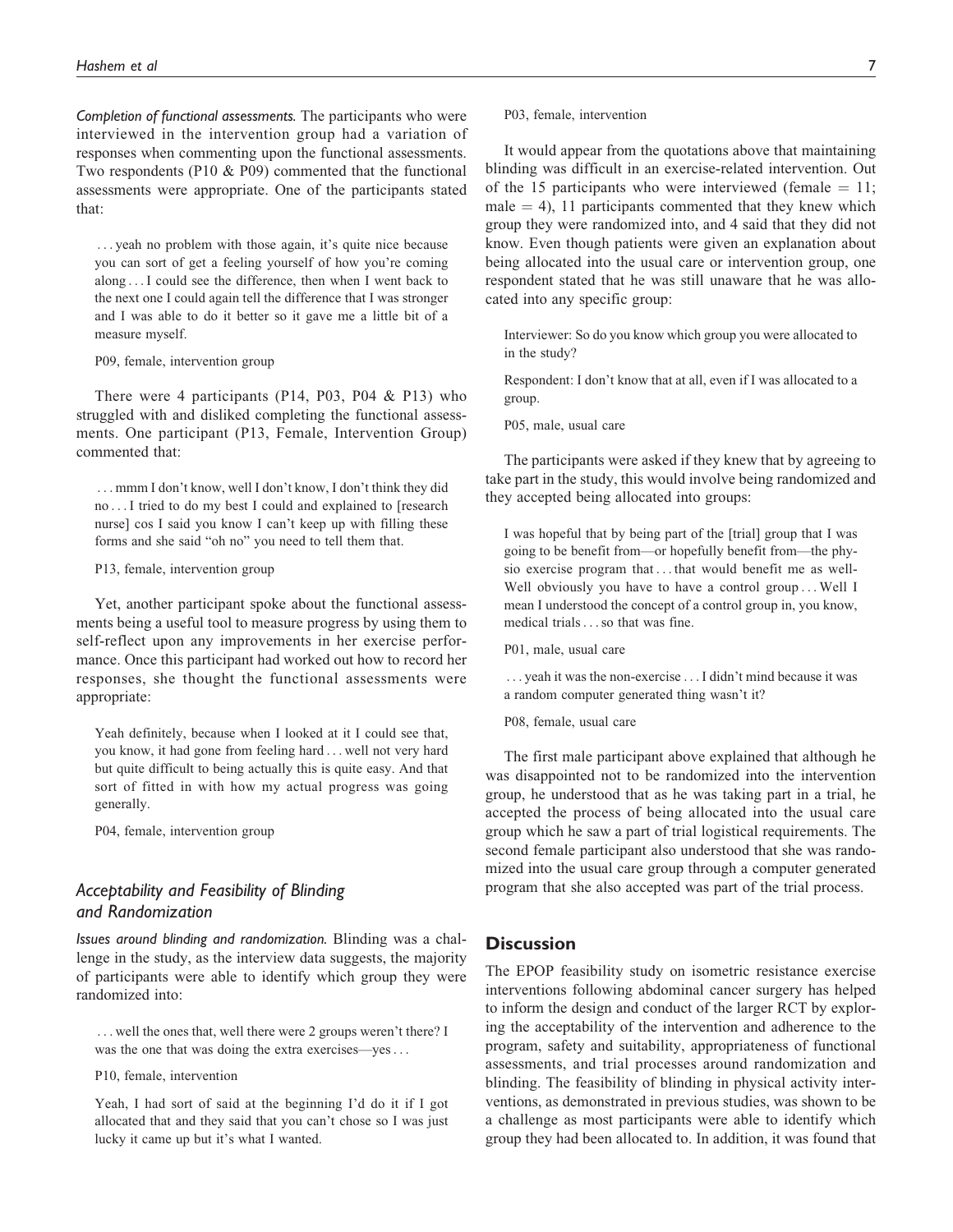the functional assessments enabled participants to self-reflect to measure their own progress, yet, the self-completion questionnaire tools were reported to be hard to complete.

Participants who were in the intervention group had the ability and willingness to understand and adhere to the exercise program, as indicated by the 7 participants who were interviewed from this group. They commented about how they felt the intervention was safe and suitable, aided by the assistance of a research nurse, who was available to provide advice and help with adapting the exercises in relation to their post-surgery mobility requirements. Our findings concur with a study by de Almeida et. al (2017) of an early mobilization program in abdominal cancer patients after major surgery. The program based on core stability, aerobic and resistance training, orthostatic and gait training, was found to be safe and feasible.<sup>25</sup> De Almeida notes the importance of a multi-professional approach including oncologists, surgeons, physiotherapists, nurses and psychiatrists, which contributed to high levels of adherence. The potential of a multi-professional approach in an exercise program is an important element to help with adaptations to the program and maintain adherence, and requires consideration for a future study.

One participant reported that due to an open wound she was unable to undertake any exercises in the pelvic area. Despite this, she continued with exercises to the upper body under clinical supervision. In a study by Schram et al. (2018) on an early mobilization program in colorectal surgery patients, it was found that patients were willing and capable of participating in a light to moderate intensity resistance-exercise program, by taking into consideration their specific post-operative status and stratified to reflect the patient's individual needs.<sup>26</sup> Although the patient in the EPOP study experienced mobility impediments due to an open wound, her response to continue with the exercises should also be noted, and that in discussion with the nurse she was able to carry on with clinical support. Malmstrom et al. (2013) found in their study on the long-term experiences of patients following esophageal or gastric cancer surgery, the changes in physical status resulted in patients feeling that they had lost control over their lives. Being involved in a supportive cancer recovery program allowed the patient in our study to take back control over her life.<sup>27</sup> The importance of post-surgery cancer supportive care programs, at a wider level, demonstrates a need for patients to have active involvement in their recovery plans to enable them to feel in control of their lives.<sup>28</sup>

Participants commented that the functional assessments were useful for them to measure progress and set personal goals. Beck et al. (2020) found in their study on a prehabilitation intervention for patients preparing for abdominal cancer surgery showed that patients found it important to write the "dose" of exercise they had performed, which provided them a "personal" competition to be able to complete the activities and tick a box on a leaflet. The psychological impact of recording functional change in an important message from our study.<sup>29</sup> However, it is also noted from the qualitative data collected from the EPOP study that the participants reported some common problems with completing the functional assessments, and highlights the need to explore reformatting tools in a far more "easy read" and accessible lay-out. Turnpenny et al. (2018) have noted that there are ways of adapting outcome measurement tools to make them more accessible through "easy read" materials, which are characterized by plain language, simple layout and format, and using images to illustrate key messages in the text. $30$  Although there are no common standards for producing "easy read" materials, there are national and international guidelines available to create accessible tools.<sup>31,32</sup> The guidance will be consulted to re-design the functional assessments for the larger trial and any modified questionnaires will require re-validation.

The timing of the introduction of the exercise program was also a factor that may have impacted on execution and completion of the exercises. Although the evidence on the ideal time to promote physical activity is mixed,  $33$  Shingler et al. (2017) noted in their study on prostate cancer survivors, that following surgery men in the study "felt able to embark on physical activity or nutrition interventions 6 weeks aftermaking this an acceptable timing for future interventions."<sup>34</sup> Shingler et al. stress the importance of identifying an optimum time to introduce lifestyle behavior changes for cancer survivors.<sup>34</sup> In the EPOP study, drawing from the participants' responses, some respondents noted that they would be able to start the exercises immediately after surgery while still in hospital, while other participants indicated not until they had been discharged home. The consideration of when to commence the exercise program is inter-linked with the issue of exercise setting and whether the setting encouraged patients to commence the exercises, or created a barrier to adherence. What this means for our study is that identifying an optimal time and setting for introducing exercise programs following surgery should not fit a "one size fits all" approach, but should be individually tailored should exercise support be offered. Karlsson (2019) suggests that exercise support should be considered with respect to an individual's current physical activity and attitudes toward physical exercise.<sup>35</sup>

For the EPOP study, we found that the home-based setting of the intervention enabled the exercises to be carried out without any timetabling restrictions or transportation considerations, which the participants noted could be fitted in and around their daily routines. One of the key advantages of the intervention was that it was individualized rather than groupbased which meant that participants were able to set personal goals for achievement, while noting benefits such as gains in mobility and strength, and recognizable improvements in physical performance.<sup>36</sup> Further supervision and intermittent advice by way of a home visit or regular telephone call giving additional support could help identifying what is required for adherence, what the expected optimal achievement could be, as well as providing strategies to mitigate against some of the mobility issues encountered after cancer surgery. Therefore for a future trial, consideration of regular supervision with well-trained professionals could also enhance adherence, and improve participant experience.<sup>37</sup>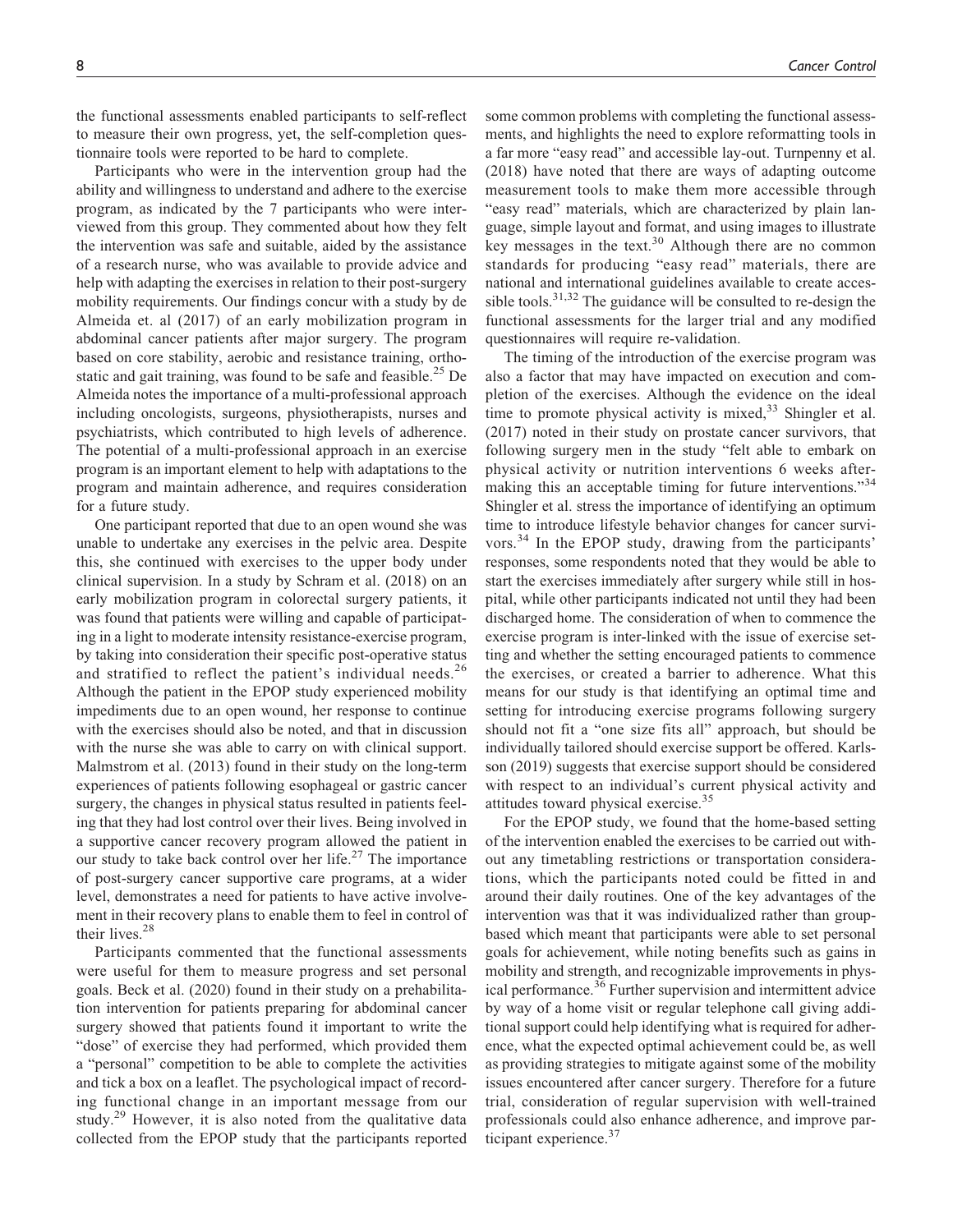The lack of blinding noted in the responses from the participants in the EPOP study is a common challenge noted by El-Kotob and Giangregorio (2018) in RCTs of exercise, rehabilitation or physical activity interventions. They acknowledge that while a comparison or "usual care" group is an ideal to the intervention group, however, blinding in physical activity interventions are almost impossible resulting in the potential for bias. In our study, we found that the participants were at first attracted to taking part in the study as there was the potential to be in the exercise group. When finding out they were in the usual care group, they vocalized an element of disappointment. Although the EPOP participants declared feeling dissatisfied, this did not impact significantly on attrition or drop-out rates, unlike for example Barker et al.'s study (2016) whose participants indicated losing interest after being allocated to the control group and was the reason given for withdrawing from the study.<sup>38</sup> Blinding in physical activity-based controlled studies has been shown to be a persistence problem, and requires further reflection for a future study.

The participants in the EPOP study found randomization an acceptable trial process, and acknowledged that they understood the logic of being allocated to either an intervention or usual care group. Unlike the Barker et al. study (2016), our participants had reconciled the fact that agreeing to taking part in the feasibility study would not necessary provide an opportunity to receive the exercise program. Considerations around determining the acceptance of randomization may be linked to the EPOP study having modest recruitment figures with 23 consenting in total, with 11 in the intervention and 12 in the usual care group, which enabled recruiters (research nurses) to offer an adequate explanation over what randomization involved.

We accept that there were certain study limitations. While we acknowledge the importance of capturing the views of the research nurses and physiotherapists who were involved in the delivery of the intervention, it was not possible to arrange these interviews due to time constraints and ongoing staff changes, which made it difficult to carry out this data collection. Future research might gain more insights into intervention delivery processes from the position of the healthcare professionals. Although the researcher was a member of the trial team, she did not meet the participants face-to-face who took part in the study, which may have impacted on being able to collect indepth qualitative data. Although there were no explicit refusals by participants who were invited to take part in the qualitative interviews ( $n = 4$ ), it would have been useful to identify whether these non-responders were unwilling or unable to take part. In addition, conducting interviews with those who refused to take part in the feasibility RCT would be insightful to understand whether changes in recruitment processes may be required for the larger RCT.

## Conclusion

In this embedded qualitative study, we examined abdominal cancer surgery patients' perspectives of an isometricresistance exercise program with respect to recruiting participants to an RCT, randomization and blinding, and exploring adherence of participants to perform and finish the program, and their experiences of completing the function assessments. Results indicated that participants had the ability and willingness to adhere to the program indicating they found it suitable and appropriate. One patient required supervised modifications to the program who experienced mobility impediments due to surgery. Some participants found the functional assessments difficult to complete with respondents declaring a distinct dislike of them. The timing and setting of the program was a factor that may have impacted on the commencement of exercises. The home-based setting alongside regular supervised advice was found to be very positive. The participants found randomization and recruitment an acceptable trial process.

#### Authors' Note

The data that support the findings of the study are available on request from the corresponding author. The data are not publicly available due to privacy or ethical considerations. The study was approved by the NRES Committee London—City and East Research ethics committee (United Kingdom) on 9th March 2017, REC reference number 16/LO/ 1983.

#### Acknowledgments

The authors would like to thank all of the patients who took part in the interviews who were willing to share their experiences of taking part in the EPOP study.

#### Declaration of Conflicting Interests

The author(s) declared no potential conflicts of interest with respect to the research, authorship, and/or publication of this article.

#### Funding

The author(s) disclosed receipt of the following financial support for the research, authorship, and/or publication of this article: This paper presents independent research funded by the National Institute for Health Research (NIHR) under its Research for Patient Benefit Programme (RfPB) (Grant Reference Number PB-PG-0613-31107 (United Kingdom). The views expressed in this publication are those of the author(s) and not necessarily those of NIHR or the Department of Health and Social Care. We would like to thank the NIHR's RfPB programme for funding the study.

#### ORCID iD

Ferhana Hashem <https://orcid.org/0000-0002-2544-1350>

#### References

- 1. World Cancer Research Fund. Worldwide cancer data—global cancer statistics for the most common cancers. Published 2018. Accessed December 5, 2019. [https://www.wcrf.org/dietandcan](https://www.wcrf.org/dietandcancer/cancer-trends/worldwide-cancer-data) [cer/cancer-trends/worldwide-cancer-data](https://www.wcrf.org/dietandcancer/cancer-trends/worldwide-cancer-data)
- 2. Stephensen D, Hashem F, Corbett K, et al. Effects of preoperative and postoperative resistance exercise interventions on recovery of physical function in patients undergoing abdominal surgery for cancer: a systematic review of randomised controlled trials. BMJ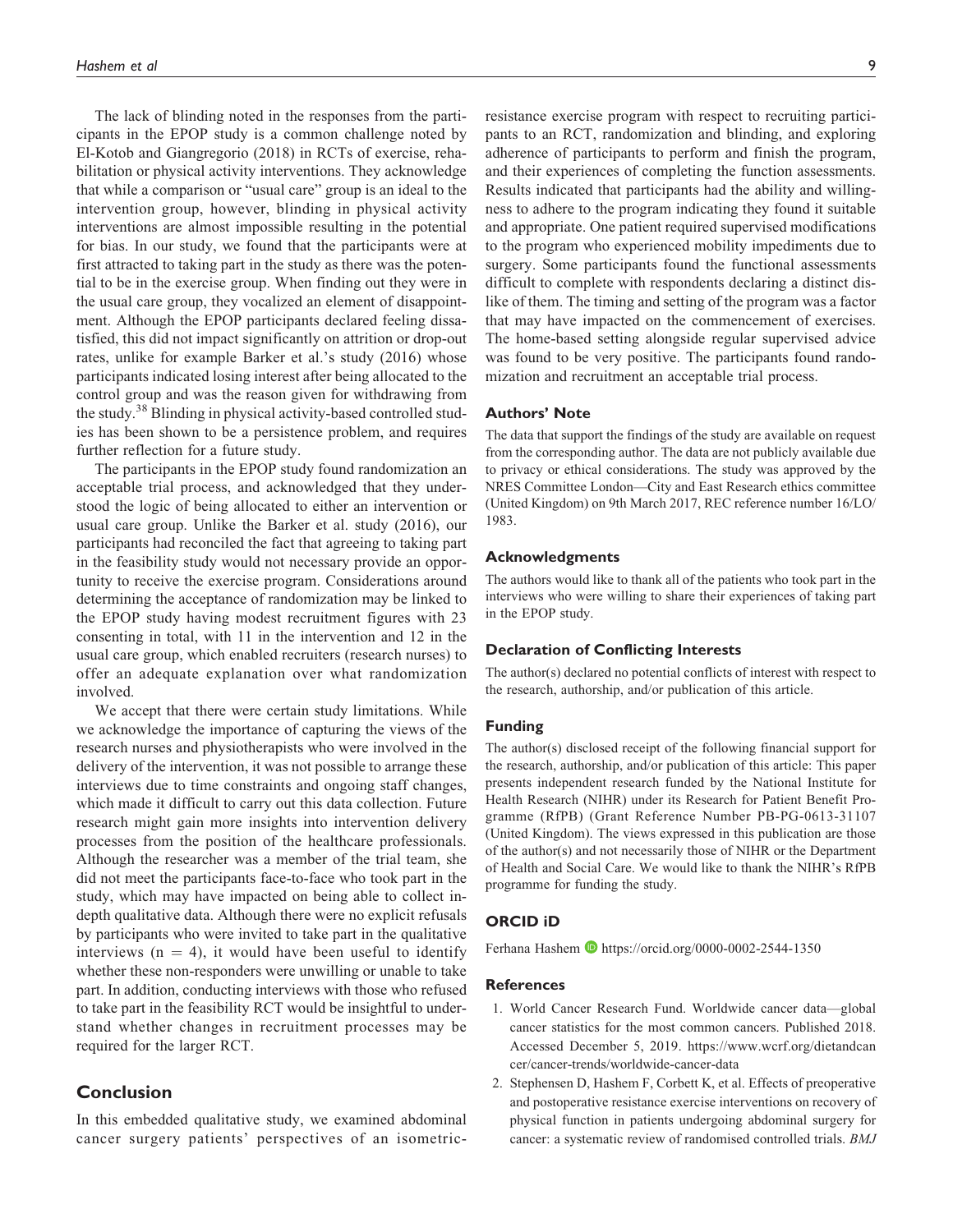Open Sport Exerc Med. 2018;4(1):e000331. doi:10.1136/bmjsem-2017-000331

- 3. Mishra SI, Scherer RW, Geigle PM, et al. Exercise interventions on health-related quality of life for cancer survivors. Cochrane Database Syst Rev. 2012;2012(8):CD007566. doi:10.1002/ 14651858.CD007566.pub2
- 4. Move more: your guide to becoming more active. Macmillan Cancer Support. Accessed December 9, 2019. [https://be.macmil](https://be.macmillan.org.uk/be/p-24948-move-more-your-guide-to-becoming-more-active.aspx) [lan.org.uk/be/p-24948-move-more-your-guide-to-becoming](https://be.macmillan.org.uk/be/p-24948-move-more-your-guide-to-becoming-more-active.aspx)[more-active.aspx](https://be.macmillan.org.uk/be/p-24948-move-more-your-guide-to-becoming-more-active.aspx)
- 5. Wolin KY, Schwartz AL, Matthews CE, Courneya KS, Schmitz KH. Implementing the exercise guidelines for cancer survivors. J Support Oncol. 2012;10(5):171-177. doi:10.1016/j.suponc.2012. 02.001
- 6. Schmitz KH, Campbell AM, Stuiver MM, et al. Exercise is medicine in oncology: engaging clinicians to help patients move through cancer. CA Cancer J Clin. 2019;69(6):468-484. doi:10. 3322/caac.21579
- 7. Glaser AW, Fraser LK, Corner J, et al. Patient-reported outcomes of cancer survivors in England 1-5 years after diagnosis: a crosssectional survey. BMJ Open. 2013;3(4):2317. doi:10.1136/bmjopen-2012
- 8. Mctiernan A, Friedenreich CM, Katzmarzyk PT, et al. Physical activity in cancer prevention and survival: a systematic review. Med Sci Sports Exerc. 2019;51(6):1252-1261. doi:10.1249/MSS. 0000000000001937
- 9. Stevinson C, Lawlor DA, Fox KR. Exercise interventions for cancer patients: systematic review of controlled trials. Cancer Causes Control. 2004;15(10):1035-1056. doi:10.1007/s10552- 004-1325-4
- 10. Jansons P, Robins L, O'Brien L, Haines T. Gym-based exercise and home-based exercise with telephone support have similar outcomes when used as maintenance programs in adults with chronic health conditions: a randomised trial. J Physiother. 2017;63(3):154-160. doi:10.1016/j.jphys.2017. 05.018
- 11. Dronkers JJ, Lamberts H, Reutelingsperger IMMD, et al. Preoperative therapeutic programme for elderly patients scheduled for elective abdominal oncological surgery: a randomized controlled pilot study. Clin Rehabil. 2010;24(7):614-622. doi:10.1177/ 0269215509358941
- 12. Pinto BM, Maruyama NC. Exercise in the rehabilitation of breast cancer survivors. Psychooncology. 1999;8(3):191-206.
- 13. Courneya KS.Exercise in cancer recovery: an overview of the evidence. Med Sci Sports Exerc. 2003;35(1):1846-1852.
- 14. Dimeo FC. Effects of exercise on cancer-related fatigue. Am Cancer Soc. 2001;92(S6):1689-1693.
- 15. Fairey AS, Courneya KS, Field CJ, Mackey JR. Physical exercise and immune system function in cancer survivors: a comprehensive review and future directions. Cancer. 2002;94(2):539-551. doi:10.1002/cncr.10244
- 16. Komi PV, Viitasalo JT, Rauramaa R, Vihko V. Effect of isometric strength training on mechanical, electrical, and metabolic aspects of muscle function. Eur J Appl Physiol Occup Physiol. 1978; 40(1):45-55. doi:10.1007/BF00420988
- 17. Szeto G, Strauss GR, Domenico GD, Lai HS. The effect of training intensity on voluntary isometric strength improvement. Aust J Physiother. 1989;35(4):210-217. doi:10.1016/ S0004-9514(14)60509-2
- 18. Yardley L, Ainsworth B, Arden-Close E, Muller I. The personbased approach to enhancing the acceptability and feasibility of interventions. Pilot Feasibility Stud. 2015;1(1):37. doi:10.1186/ s40814-015-0033-z
- 19. Britten N. Qualitative interviews. In: Pope C, Mays N, ed. Qualitative Research in Health Care. 3rd ed. Blackwell Publishing; 2006:12-20.
- 20. Mason J. Qualitative Researching. 2nd ed. Sage; 2002.
- 21. Saunders B, Sim J, Kingstone T, et al. Saturation in qualitative research: exploring its conceptualization and operationalization. Qual Quant. 2018;52(4):1893-1907. doi:10.1007/s11135-017- 0574-8
- 22. Ritchie J, Lewis J, McNaughton Nicholls C, Ormston R. Qualitative Research Practice: A Guide for Social Science Students and Researchers. 2nd ed. Sage; 2014.
- 23. Bazeley P, Jackson K. Qualitative Data Analysis with NVivo. Sage; 2013.
- 24. Bazeley P. Qualitative Data Analysis: Practical Strategies. Sage; 2013.
- 25. de Almeida EPM, de Almeida JP, Landoni G, et al. Early mobilization programme improves functional capacity after major abdominal cancer surgery: a randomized controlled trial. BJA Br J Anaesth. 2017;119(5):900-907. doi:10.1093/bja/aex250
- 26. Schram A, Ferreira V, Minnella EM, Awasthi R, Carli F, Scheede-Bergdahl C. In-hospital resistance training to encourage early mobilization for enhanced recovery programs after colorectal cancer surgery: a feasibility study. Eur J Surg Oncol. 2019; 45(9):1592-1597. doi:10.1016/j.ejso.2019.04.015
- 27. Malmström M, Ivarsson B, Johansson J, Klefsgård R. Long-term experiences after oesophagectomy/gastrectomy for cancer—a focus group study. Int J Nurs Stud. 2013;50(1):44-52. doi:10. 1016/j.ijnurstu.2012.08.011
- 28. Malmström M, Klefsgård R, Johansson J, Ivarsson B. Patients' experiences of supportive care from a long-term perspective after oesophageal cancer surgery—a focus group study. Eur J Oncol Nurs. 2013;17(6):856-862. doi:10.1016/j.ejon.2013.05.003
- 29. Beck A, Vind Thaysen H, Hasselholt Soegaard C, Blaakaer J, Seibaek L. Prehabilitation in cancer care: patients' ability to prepare for major abdominal surgery. Scand J Caring Sci. 2020. doi: 10.1111/scs.12828
- 30. Turnpenny A, Caiels J, Whelton B, et al. Developing an easy read version of the adult social care outcomes toolkit (ASCOT). J Appl Res Intellect Disabil. 2018;31(1):e36-e48. doi:10.1111/jar.12294
- 31. Department of Health. Making written information easier to understand for people with learning disabilities. Published 2010. Accessed December 9, 2019. [https://www.gov.uk/govern](https://www.gov.uk/government/publications/making-written-information-easier-to-understand-for-people-with-learning-disabilities-guidance-for-people-who-commission-or-produce-easy-read-information-revised-edition-2010) [ment/publications/making-written-information-easier-to-under](https://www.gov.uk/government/publications/making-written-information-easier-to-understand-for-people-with-learning-disabilities-guidance-for-people-who-commission-or-produce-easy-read-information-revised-edition-2010) [stand-for-people-with-learning-disabilities-guidance-for-people](https://www.gov.uk/government/publications/making-written-information-easier-to-understand-for-people-with-learning-disabilities-guidance-for-people-who-commission-or-produce-easy-read-information-revised-edition-2010)[who-commission-or-produce-easy-read-information-revised-edi](https://www.gov.uk/government/publications/making-written-information-easier-to-understand-for-people-with-learning-disabilities-guidance-for-people-who-commission-or-produce-easy-read-information-revised-edition-2010) [tion-2010](https://www.gov.uk/government/publications/making-written-information-easier-to-understand-for-people-with-learning-disabilities-guidance-for-people-who-commission-or-produce-easy-read-information-revised-edition-2010)